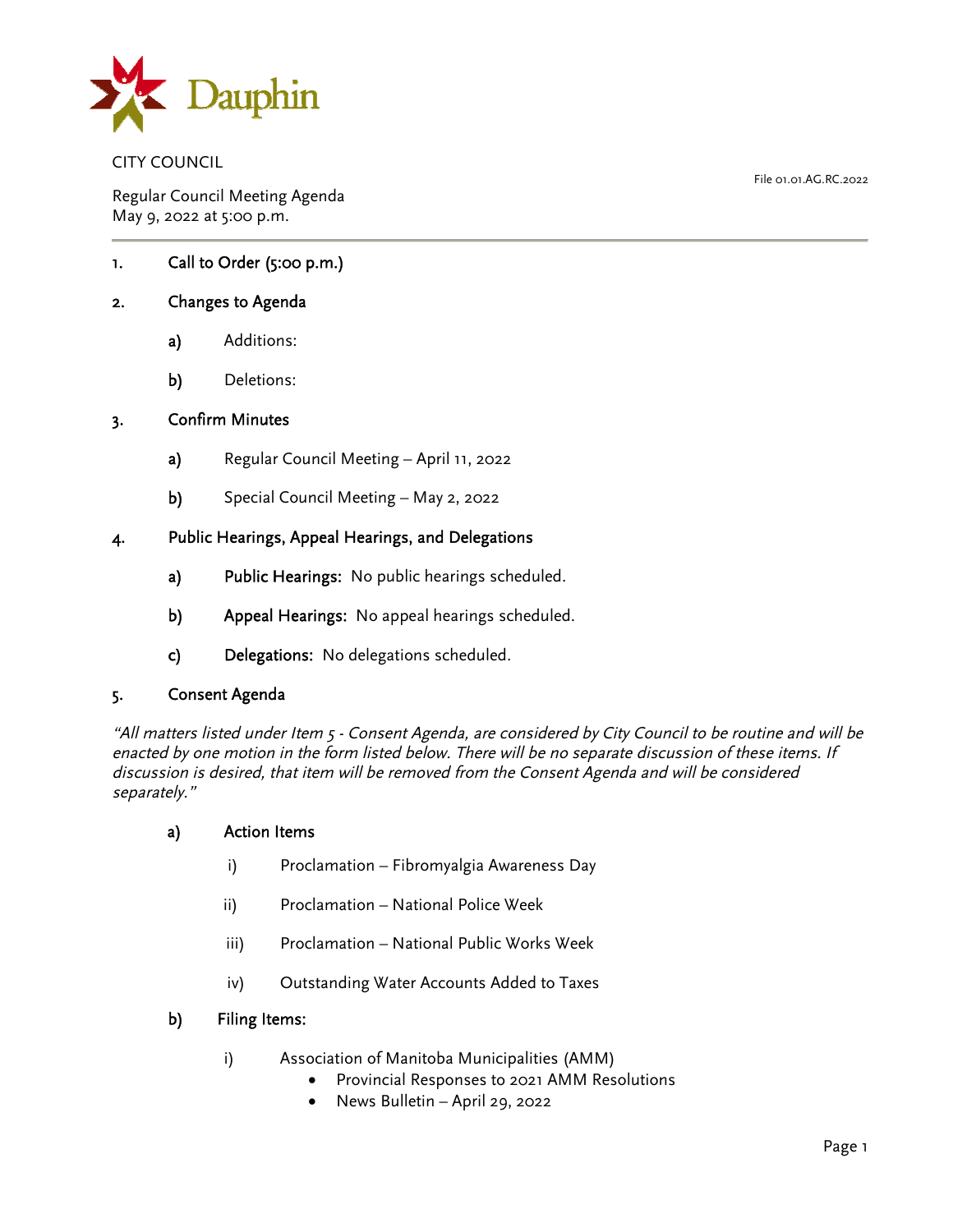- News Releases
	- o PST Rebates to Municipalities
	- o Provincial Budget Boosts Communities Fund
- Member Advisories
	- o Manitoba EMO Information
	- o Federal Grade Crossings Regulations
	- o 2022 June District Resolutions
- ii) Federation of Canadian Municipalities (FCM)
	- Thank-you for Being a Member of FCM
	- Green Municipal Fund
	- FCM Connect
		- o April 12, 2022
			- o April 20, 2022
			- o April 26, 2022
- iii) Manitoba Government
	- News Releases
		- o Justice Manitoba Earns Top Grade in Canada
		- o Finance Budget 2022: Recover Together
		- o Premier/Municipal Relations Manitoba Invests \$25 Million for the Building Sustainable Communities Program
		- o Advanced Education, Skills & Immigration Province Invests \$5.1 Million to Support Settlement Services to Newcomers
		- o Seniors & Long-Term Care Plan for Manitoba's Seniors
		- o Justice Community Safety & Well-Being Pilot Projects
		- o Families Accessible Information and Communication Standard Regulation
		- o Premier/Transportation & Infrastructure Reconstruction and Safety Upgrade on Main Highway into Dauphin
		- o Manitoba Government Proclaims New Public Service Act
		- o Labour, Consumer Protection & Government Services Partnership with Pride at Work
		- Media Bulletin
			- o Avian Influenza Confirmed in Wild Bird Samples in Manitoba
- iv) Minister of Municipal Relations 2022 Budget Municipal Funding
- v) Prairie Mountain Health Health Plus Newsletter, May 2022

### 6. Reports

### a) Corporate:

- i) City Manager May 9, 2022
- ii) Deputy City Manager May 9, 2022
- iii) ICT Manager May 9, 2022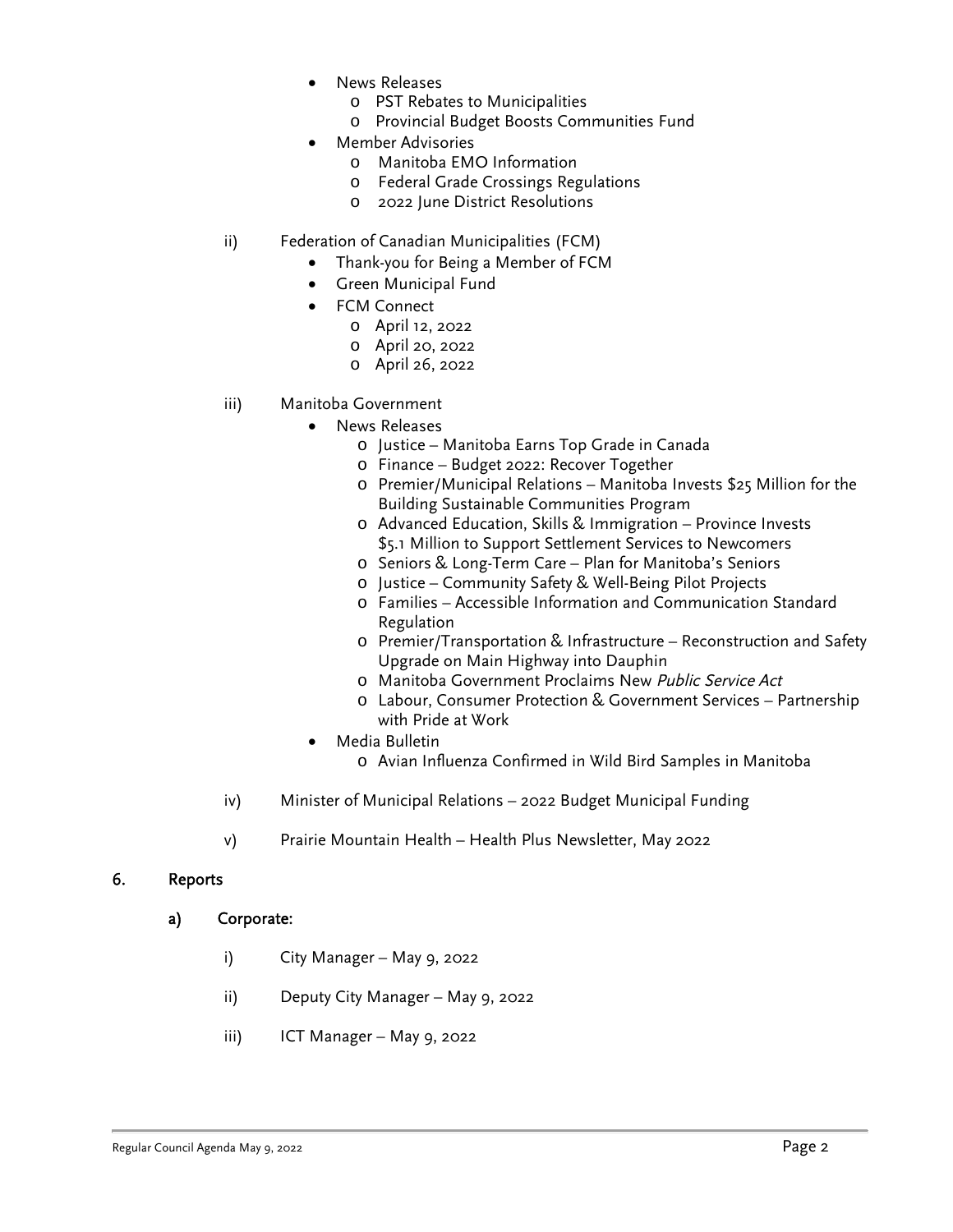# b) Finance:

- i) Accounts for Approval
- ii) Financial Statements (Unaudited Prior to PSAB Adjustments) for Period Ending January 2022 including:
	- 1. General Fund Balance Sheet & General Fund Income Statement
	- 2. Utility Fund Balance Sheet & Utility Fund Income Statement
- iii) Reserve Fund Report January 2022
- iv) Financial Statements (Unaudited Prior to PSAB Adjustments) for Period Ending February 2022 including:
	- 1. General Fund Balance Sheet & General Fund Income Statement
	- 2. Utility Fund Balance Sheet & Utility Fund Income Statement
- v) Reserve Fund Report February 2022

# c) Engineering:

- i) Staff Reports for the Regular Council Meeting of May 9, 2022
	- Building Inspector April 2022

# d) Protective Services:

- i) Bylaw Enforcement Officer April 2022
- ii) Animal Control Officer April 2022

# e) Committees:

- i) Fort Dauphin Museum
	- Regular Board Meeting April 6, 2022
	- Manager's Report May 4, 2022
	- Profit & Loss Budget vs. Actual January 1 May 4, 2022
	- Balance Sheet Previous Year Comparison as of May 4, 2022

# ii) Communities in Bloom

- Regular Board Meeting March 17, 2022
- iii) Dauphin & District Allied Arts Council
	- Regular Board Meeting March 22, 2022

# 7. Correspondence for Discussion:

a) Minister of Municipal Relations – Grant Approval

# 8. Unfinished Business:

- a) Request for Extension 103 Oak Avenue
	- i) Purchase Agreement
	- ii) Variance Order VO-21-01/04